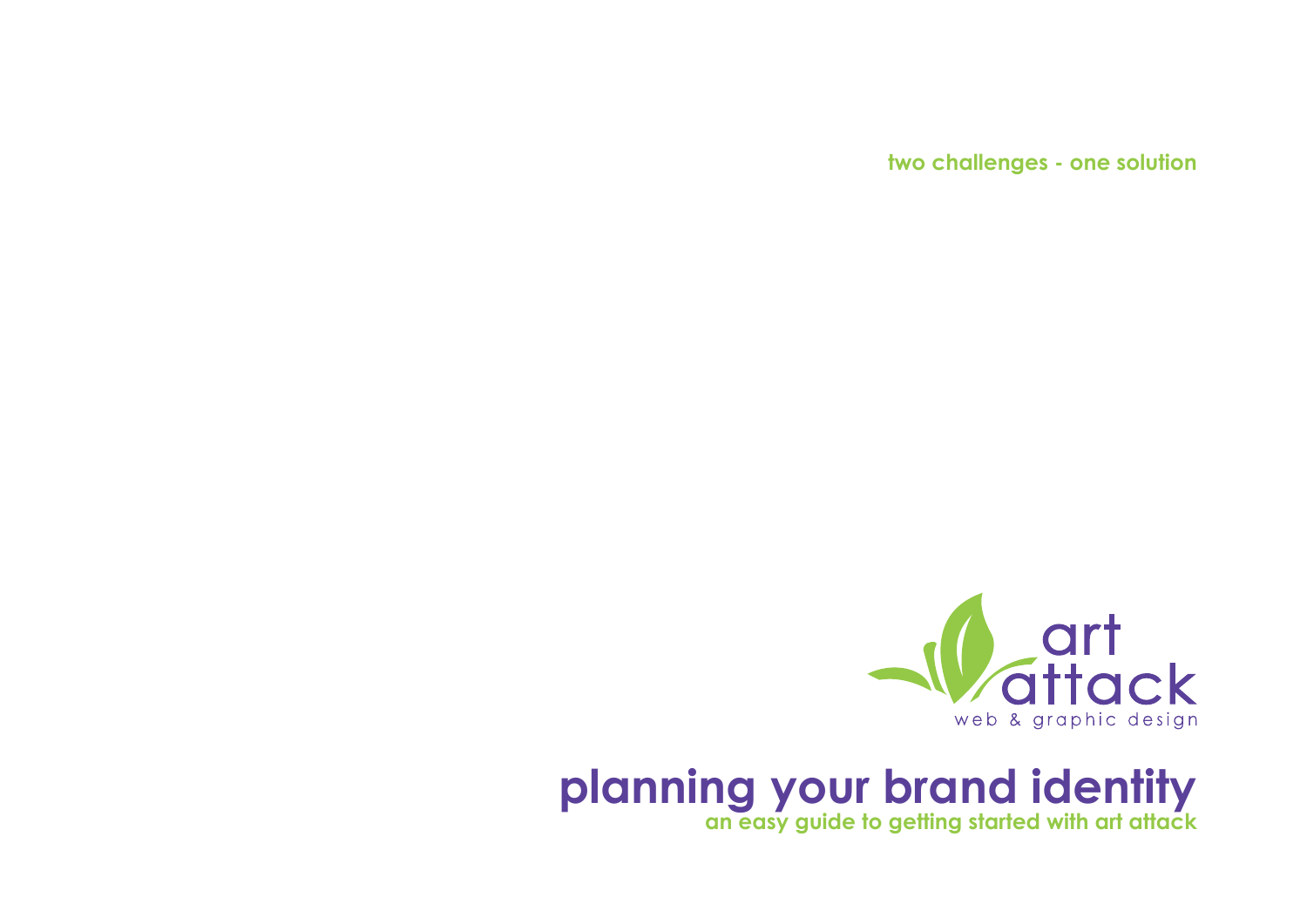# **background information**

### **a few details before we begin...**

Thank you for considering Art Attack Web and Graphic Design as your partner in the development or redesign of your brand identity. We are dedicated to helping you create a successful identity that meets your needs and will generate measurable results.

Before we begin, there are a few things we need to know. This planning guide is written for you, the business owner who's looking to dramatically improve his/her business in an easy, cost effective way and gain more loyal customers. Give it a few minutes of your time and make your move! This guide gives us the opportunity to learn more about your business, goals, customers, competitors, and how we can help make this project a success for you.

After you complete these few pages, we will send you a cost estimate . This planning guide is simply an information gathering document - there is no cost or obligation involved for you in completing it.

#### **Please provide us with the information on the right, then complete the questions on the following pages.**

Feel free to contact us at any time if you have any questions or need some guidance through your planning process. The final page provides instructions on how to return this document to Art Attack.

| your organisation:<br>(required)      |                  |
|---------------------------------------|------------------|
| your phone:<br>(required)             |                  |
| your email:<br>(required)             |                  |
| your web address:                     |                  |
|                                       |                  |
| how did you hear about art attack?    |                  |
|                                       |                  |
|                                       |                  |
| may we send you our email newsletter? | Yes<br><b>No</b> |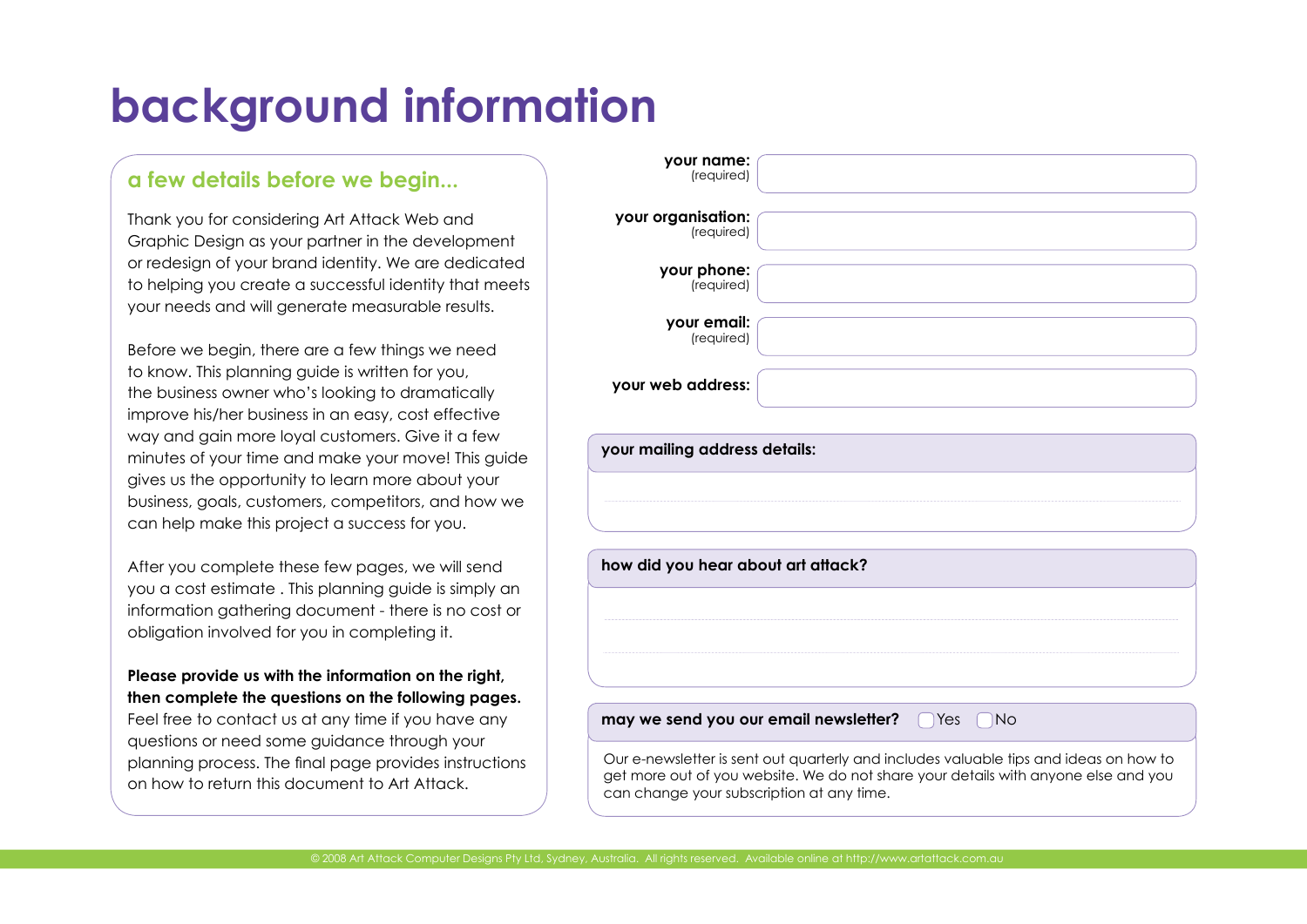# **one: what will make your brand effective?**

### **your company...**

Logos are demanding. Every second of every day, they compete with each other for attention. And logos carry quite a bit of responsibility. They are at the frontline of business marketing - establishing recognition, credibility and reputation. Your logo is probably the most identifiable part of your business. Prospective and existing customers alike will judge your business according to the impression it creates. While professional logos often look simple, they imbue a great deal about a company and its products and services.

If you already have one, look at your logo design. Does it in any way reflect your company aims, products, target market? If you're in the process of developing your corporate identity, "Ask yourself whether you want your company to be perceived as big and traditional or modern and eclectic, technology- or servicedriven… Whatever your answers, they need to be conveyed in your logo design."

Your business logo will most likely be used for many purposes: business cards and letterhead, outdoor designs, the Internet and promotional items such as T-shirts and mugs. The logo has to look good when resized to fit on a small business card. If the design is complex a lot of detail will be lost when the logo is shrunk to fit on the card and people might not be able to make out the design. Elaborate designs can also be difficult and expensive to put on T-shirts and mugs.

**what is your target market. who are your customers today? who will be your customers tomorrow? Short description of your business/product or service.**

**what is the image your company projects and your employees. who are our employees? Pinpoint what makes your company different. what separates you from the competition?** 

**how do you want your company to be perceived, and how do you want customers to feel. what emotions do we want to evoke from people who look at your logo? Do we want to make them feel curious, safe, excited, happy, uneasy, beautiful?**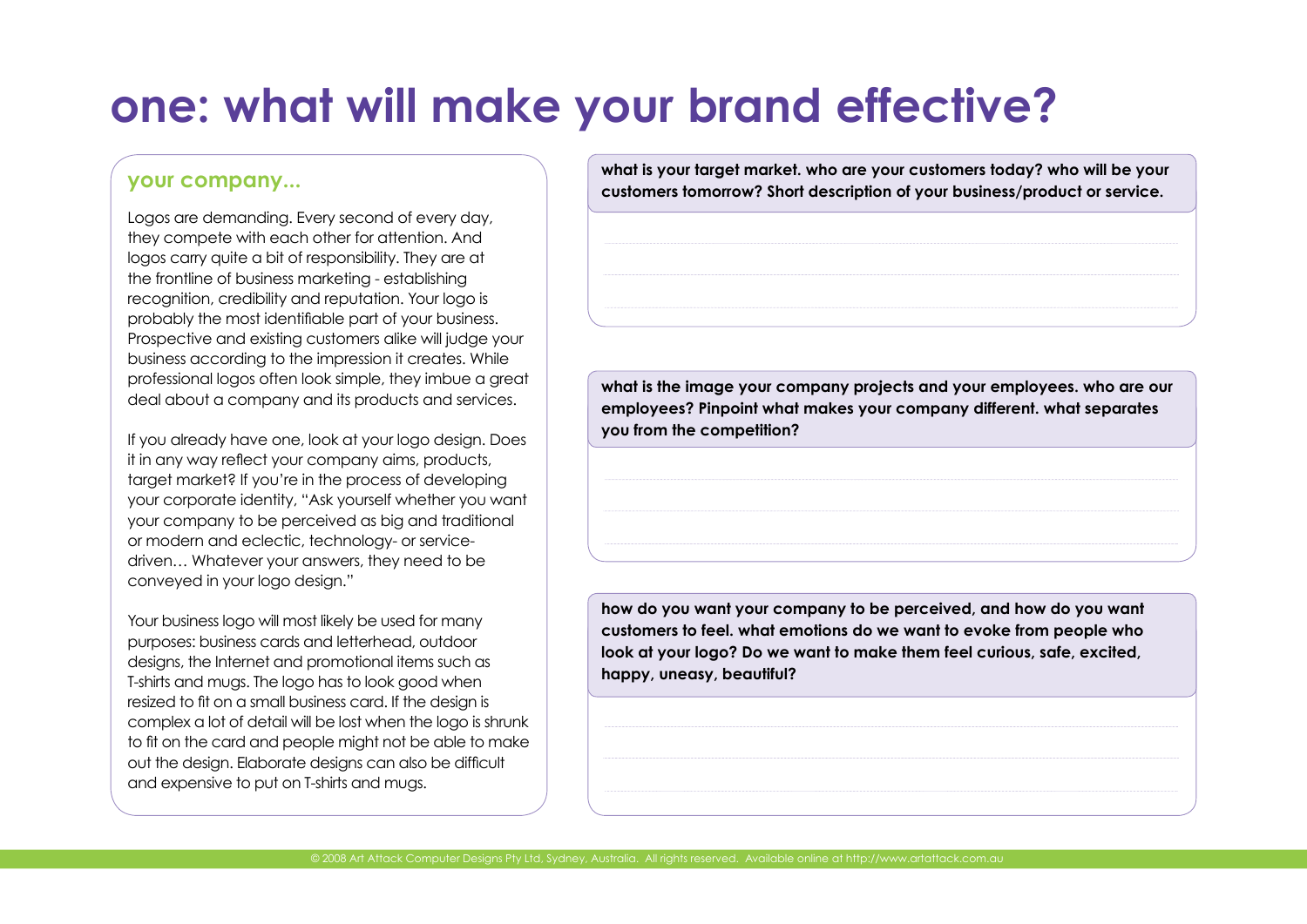# **two: understanding your requirements**

### **your requirements...**

When getting your logo designed initially, many designers will want to know what type of logo you want, that is, do you want a logotype or do you want a symbol (graphical element), such as illustrations, icons, or other abstract design elements, in your logo.

But to clarify just a bit, a logotype is simply a logo with letters and no other design elements. Logotypes are normally merely the company name written out in a stylized font. Since they are simple, they are often easy to recognise and reproduce on company materials.

Logotypes are extremely difficult to make though. It is very challenging to design a logotype that stands out without becoming hard to read or look too much like an existing logo.

Symbol logos, on the other hand, are logos that include a graphical element: a building, an illustration, an arch, a circle - the list is endless. These logos are the most common, mostly because they are easier than logotypes to make and they more easily stand out. Almost any logo you see these days has some kind of symbol or graphic in it.

| would you like your design to be any of these? |             |           |                |
|------------------------------------------------|-------------|-----------|----------------|
| modern                                         | traditional | corporate | sophisticated  |
| fun                                            | hi-tech     | classy    | earthy/natural |
| flashy                                         | formal      | casual    | vibrant        |
| conservative                                   | abstract    | subdued   | colourful      |

**what colours you would like to see included in your design option?**

**your design thoughts: please briefly describe any specific ideas you would or would not like to see for your design. also mention any symbol or graphic you would or would not like considered.**

**any other information that would assist us to meet your design requirements?**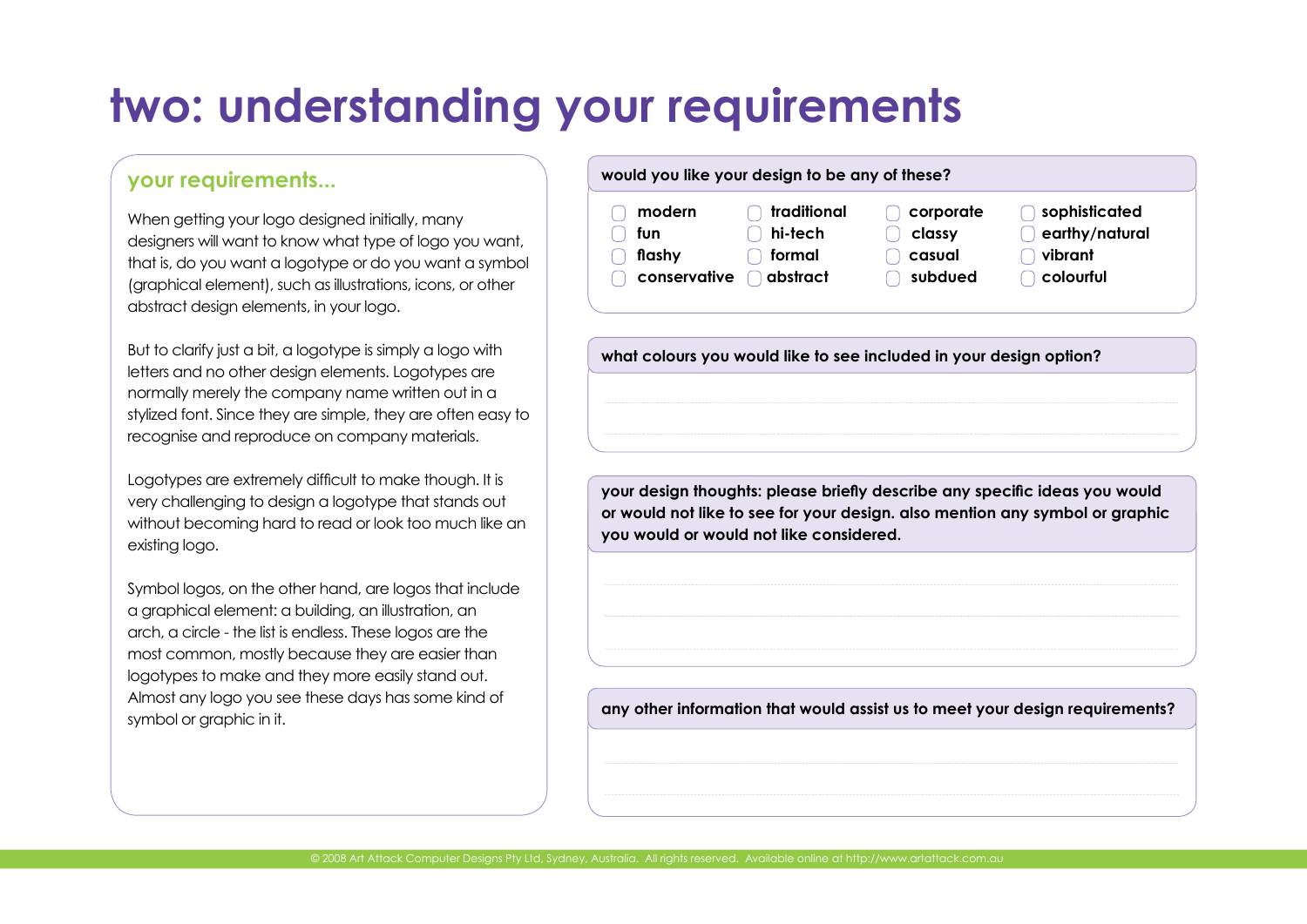# **three: other design requirements**

### **thinking ahead...**

Make your brand identity consistent throughout. Once you've established the name and logo of your business, consider the rest of your brand identity strategy. This includes corporate colors, typefaces, tag lines, slogans and all the other ways your brand i.d. is implemented. It's important that your website matches your signs, and that your business cards, letterhead, labels and forms are all consistent with each other.

A strong brand means a strong business. When you invest in your brand right from the start, others will be willing to invest in you.

So, why should you have a business identity package? What's in it for you? If you do it right; if you have a corporate identity package that looks professional, is of high quality, has a consistent logotype, and matches perfectly, you're going to look just like the big guys even if you're the smallest business in town.

| logo design                                                                                     | business cards      | letterheads |
|-------------------------------------------------------------------------------------------------|---------------------|-------------|
| 'with compliments' slips                                                                        | envelopes           | brochures   |
| presentation folders                                                                            | newsletter/magazine | website     |
| signage                                                                                         | invoice books       |             |
| other                                                                                           |                     |             |
|                                                                                                 |                     |             |
|                                                                                                 |                     |             |
|                                                                                                 |                     |             |
|                                                                                                 |                     |             |
|                                                                                                 |                     |             |
|                                                                                                 |                     |             |
|                                                                                                 |                     |             |
| feedback on existing logo/corporate identity<br>What have others said about your current brand? |                     |             |
|                                                                                                 |                     |             |
|                                                                                                 |                     |             |
|                                                                                                 |                     |             |
|                                                                                                 |                     |             |
|                                                                                                 |                     |             |
|                                                                                                 |                     |             |